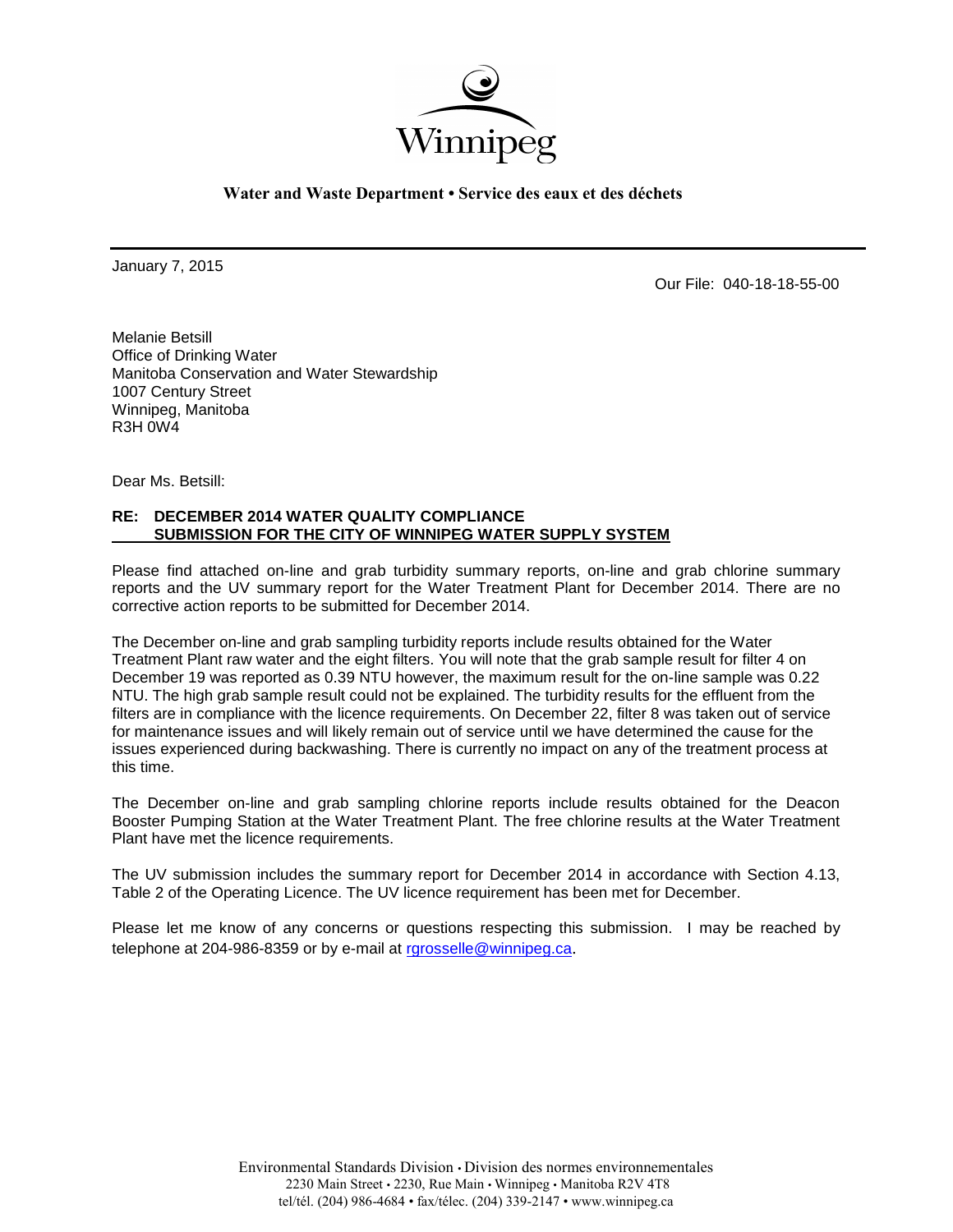Thanks for your ongoing cooperation and understanding in this matter.

Yours sincerely,

*Original signed by:*

R. Grosselle Manager of Environmental Standards

**Attachments** 

c:(e-mail)

Dr. L. Richards, Winnipeg Regional Health Authority Dr. H. Chang, Winnipeg Regional Health Authority Dr. S. Roberecki, Manitoba Health D.P. Sacher, P.Eng G. Patton, P.Eng. T. Shanks, P.Eng. A. J. Weremy, P.Eng. C. Diduck

N:\Compliance Reporting\Submittal Letters\2014\ODW- Letters\Betsill Water December 2014.doc

Embrace the spirit . Vivez l'esprit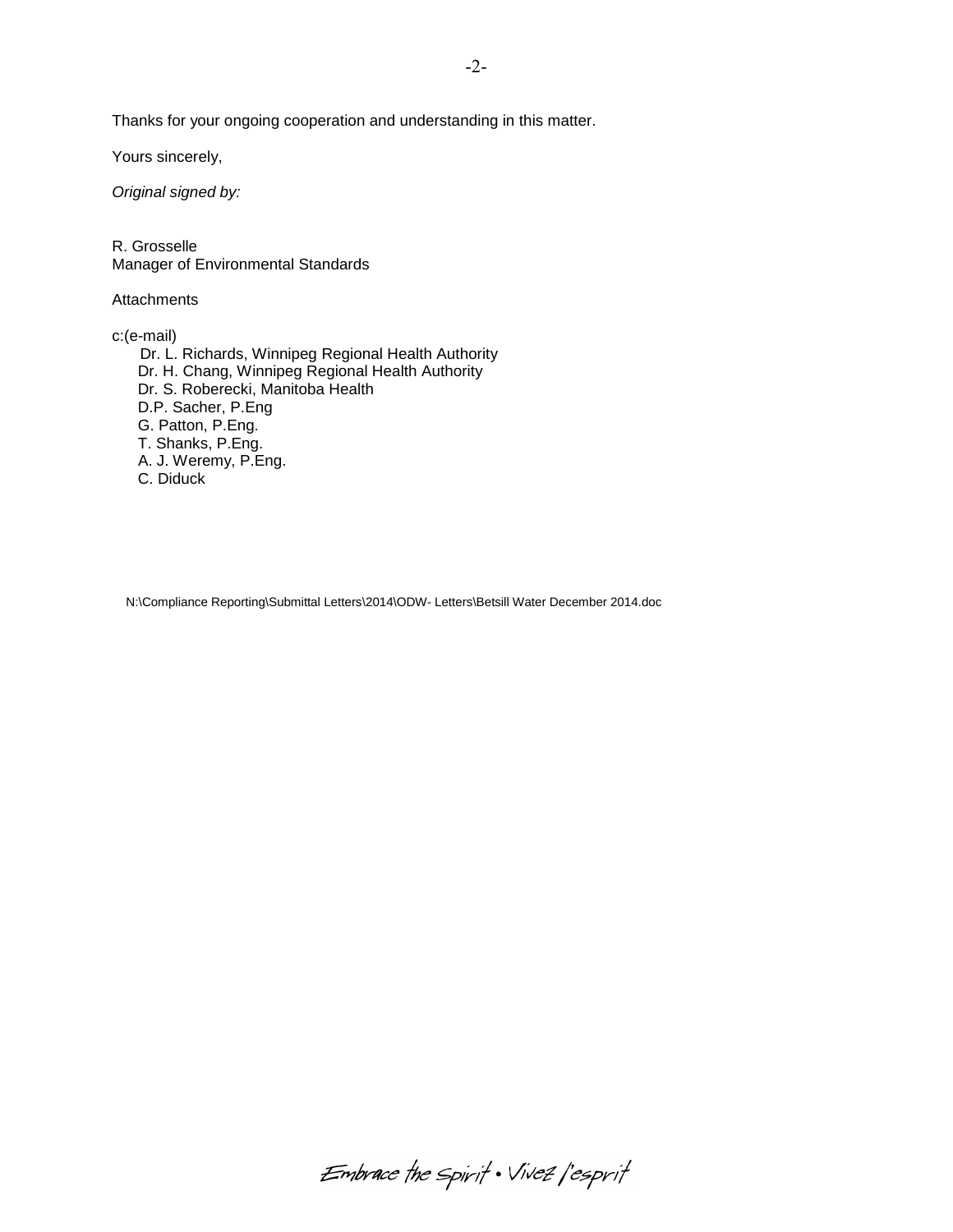

#### CITY OF WINNIPEG WATER AND WASTE DEPARTMENT ENVIRONMENTAL STANDARDS DIVISION

| WATER TREATMENT PLANT TURBIDITY GRAB MONITORING REPORT     |                  |           |                     |                     |           |           |                     |                     |           |  |  |
|------------------------------------------------------------|------------------|-----------|---------------------|---------------------|-----------|-----------|---------------------|---------------------|-----------|--|--|
| <b>Water System Code: 252.00</b><br><b>Turbidity (NTU)</b> |                  |           |                     |                     |           |           |                     |                     |           |  |  |
| Licence No. PWS-09-412 A                                   |                  |           |                     |                     |           |           |                     |                     |           |  |  |
| <b>Date</b>                                                | <b>Raw Water</b> | Filter 1  | Filter <sub>2</sub> | Filter <sub>3</sub> | Filter 4  | Filter 5  | Filter <sub>6</sub> | Filter <sub>7</sub> | Filter 8  |  |  |
| 01-Dec-2014                                                | 0.83             | 0.13      | 0.11                | 0.13                | 0.16      | 0.17      | 0.10                | 0.10                | 0.11      |  |  |
| 02-Dec-2014                                                | 0.58             | 0.11      | 0.14                | 0.15                | 0.12      | 0.11      | 0.12                | OL                  | 0.12      |  |  |
| 03-Dec-2014                                                | 0.67             | 0.12      | 0.13                | 0.22                | 0.13      | 0.14      | 0.13                | 0.13                | 0.14      |  |  |
| 04-Dec-2014                                                | 0.75             | 0.15      | 0.14                | 0.14                | 0.17      | 0.12      | 0.12                | 0.21                | 0.20      |  |  |
| 05-Dec-2014                                                | 0.70             | 0.22      | 0.17                | OL                  | 0.14      | 0.14      | 0.16                | 0.13                | 0.16      |  |  |
| 06-Dec-2014                                                | <b>NS</b>        | <b>NS</b> | <b>NS</b>           | <b>NS</b>           | <b>NS</b> | <b>NS</b> | <b>NS</b>           | <b>NS</b>           | <b>NS</b> |  |  |
| 07-Dec-2014                                                | <b>NS</b>        | <b>NS</b> | <b>NS</b>           | <b>NS</b>           | <b>NS</b> | <b>NS</b> | <b>NS</b>           | <b>NS</b>           | <b>NS</b> |  |  |
| 08-Dec-2014                                                | 0.66             | 0.18      | 0.14                | 0.17                | 0.12      | 0.20      | 0.15                | 0.13                | 0.11      |  |  |
| 09-Dec-2014                                                | 0.71             | 0.12      | 0.12                | 0.18                | 0.17      | 0.20      | 0.12                | 0.15                | 0.14      |  |  |
| 10-Dec-2014                                                | 0.60             | 0.11      | 0.09                | 0.11                | 0.13      | 0.17      | 0.11                | 0.14                | 0.14      |  |  |
| 11-Dec-2014                                                | 0.68             | 0.14      | 0.15                | 0.13                | 0.19      | 0.11      | 0.19                | 0.12                | 0.10      |  |  |
| 12-Dec-2014                                                | 0.63             | 0.18      | 0.13                | 0.17                | 0.17      | 0.14      | 0.14                | 0.13                | 0.12      |  |  |
| 13-Dec-2014                                                | <b>NS</b>        | NS        | <b>NS</b>           | <b>NS</b>           | <b>NS</b> | <b>NS</b> | <b>NS</b>           | <b>NS</b>           | <b>NS</b> |  |  |
| 14-Dec-2014                                                | <b>NS</b>        | <b>NS</b> | <b>NS</b>           | <b>NS</b>           | <b>NS</b> | <b>NS</b> | <b>NS</b>           | <b>NS</b>           | <b>NS</b> |  |  |
| 15-Dec-2014                                                | 0.70             | 0.17      | 0.14                | 0.15                | 0.10      | 0.11      | 0.12                | 0.09                | 0.09      |  |  |
| 16-Dec-2014                                                | 0.61             | 0.15      | 0.09                | 0.18                | 0.16      | 0.13      | 0.13                | 0.14                | 0.12      |  |  |
| 17-Dec-2014                                                | 0.67             | 0.16      | 0.13                | 0.13                | 0.18      | 0.09      | 0.12                | 0.14                | 0.21      |  |  |
| 18-Dec-2014                                                | 0.63             | OL        | 0.19                | 0.14                | 0.10      | 0.10      | 0.10                | 0.10                | 0.10      |  |  |
| 19-Dec-2014                                                | 0.68             | 0.17      | 0.12                | 0.14                | 0.39      | 0.11      | 0.17                | 0.13                | OL        |  |  |
| 20-Dec-2014                                                | <b>NS</b>        | <b>NS</b> | <b>NS</b>           | <b>NS</b>           | <b>NS</b> | <b>NS</b> | <b>NS</b>           | <b>NS</b>           | <b>NS</b> |  |  |
| 21-Dec-2014                                                | <b>NS</b>        | <b>NS</b> | <b>NS</b>           | <b>NS</b>           | <b>NS</b> | <b>NS</b> | <b>NS</b>           | <b>NS</b>           | <b>NS</b> |  |  |
| 22-Dec-2014                                                | 0.61             | 0.15      | 0.14                | 0.15                | 0.21      | 0.11      | 0.14                | 0.11                | OL        |  |  |
| 23-Dec-2014                                                | 0.67             | 0.19      | 0.14                | 0.21                | 0.14      | 0.12      | 0.17                | 0.16                | OL        |  |  |
| 24-Dec-2014                                                | 0.80             | 0.13      | 0.13                | 0.27                | 0.21      | 0.16      | 0.13                | 0.15                | OL        |  |  |
| 25-Dec-2014                                                | <b>NS</b>        | <b>NS</b> | <b>NS</b>           | <b>NS</b>           | <b>NS</b> | <b>NS</b> | <b>NS</b>           | <b>NS</b>           | <b>NS</b> |  |  |
| 26-Dec-2014                                                | 0.93             | 0.16      | 0.14                | 0.16                | OL        | 0.12      | 0.15                | 0.12                | OL        |  |  |
| 27-Dec-2014                                                | <b>NS</b>        | NS        | <b>NS</b>           | <b>NS</b>           | <b>NS</b> | <b>NS</b> | <b>NS</b>           | <b>NS</b>           | <b>NS</b> |  |  |
| 28-Dec-2014                                                | <b>NS</b>        | <b>NS</b> | <b>NS</b>           | <b>NS</b>           | <b>NS</b> | <b>NS</b> | <b>NS</b>           | <b>NS</b>           | <b>NS</b> |  |  |
| 29-Dec-2014                                                | 0.61             | 0.21      | 0.19                | 0.20                | 0.24      | 0.14      | 0.19                | 0.15                | OL        |  |  |
| 30-Dec-2014                                                | 0.64             | 0.26      | 0.22                | 0.23                | 0.17      | 0.15      | 0.19                | 0.15                | OL        |  |  |
| 31-Dec-2014                                                | 0.87             | 0.20      | 0.19                | 0.28                | 0.22      | 0.19      | 0.14                | 0.16                | OL        |  |  |
| Total number of measurements taken, A:                     |                  | 21        | 22                  | 21                  | 21        | 22        | 22                  | 21                  | 14        |  |  |
| <b>Turbidity Standard for Monitoring Location (NTU):</b>   |                  | 0.30      | 0.30                | 0.30                | 0.30      | 0.30      | 0.30                | 0.30                | 0.30      |  |  |
| Number of measurements meeting standard, B:                | 21               | 22        | 21                  | 20                  | 22        | 22        | 21                  | 14                  |           |  |  |
| Compliance with Turbidity Standard, C= B/A X 100%:         | 100%             | 100%      | 100%                | 95%                 | 100%      | 100%      | 100%                | 100%                |           |  |  |

NS: No Sample NA: Not Analyzed OL: Off-Line

Effective, December 22, 2014, filter 8 has been put offline for maintenance issues.

**Approved in LIMS By: C.Diduck**

[Printed From : N:\WQ Data\Routine Water Quality\2014\Turbidity.xls](C:/Documents and Settings/rgrossel/Local Settings/Temporary Internet Files/OLK13/Turbidity 2010.xls) File: WQR3

Date Approved: 6-Jan-15

**Comments: Report Compiled By: H.Demchenko**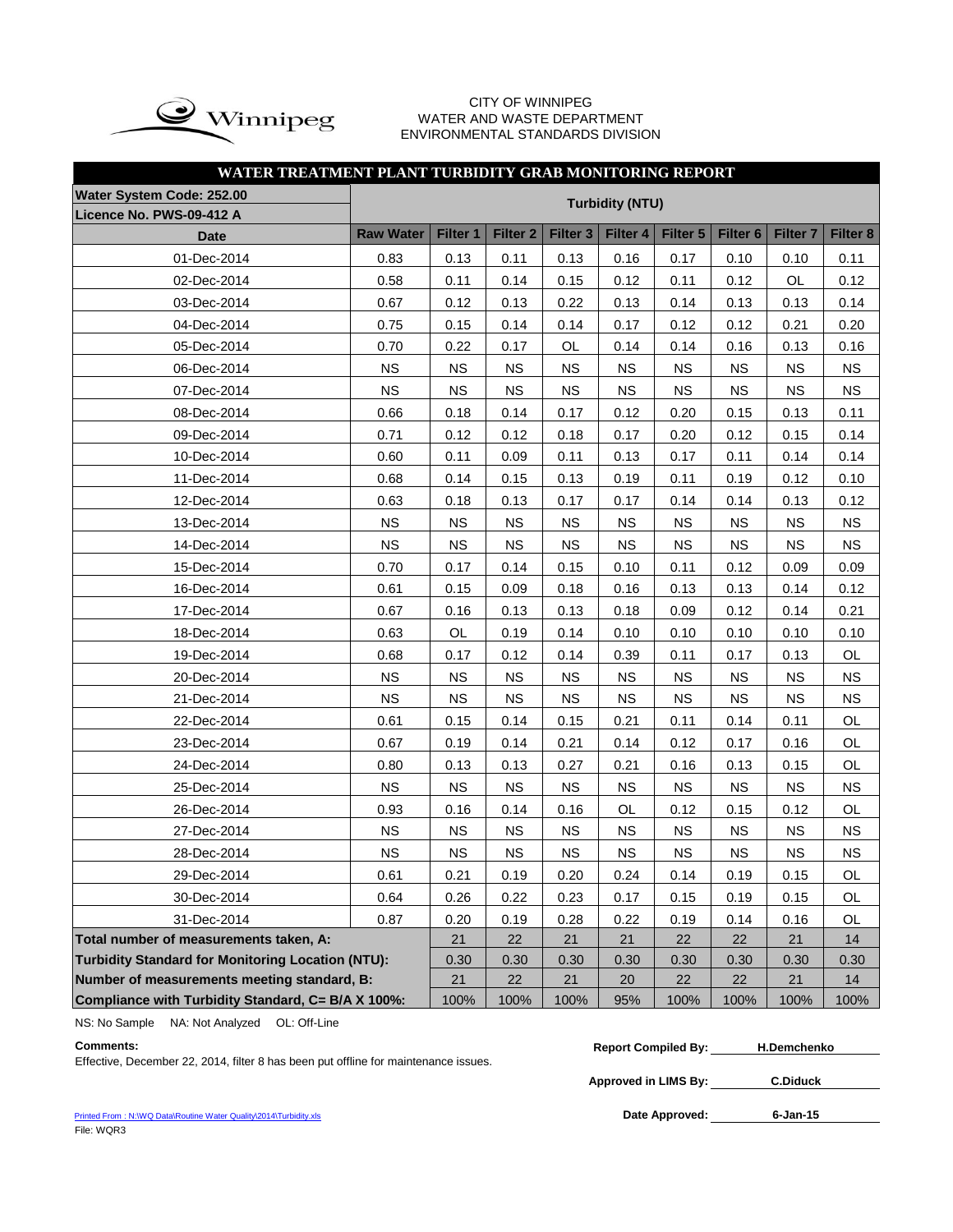

# **CITY OF WINNIPEG** Water System Code: 252.00<br>
TER AND WASTE DEPARTMENT

| WATER AND WASTE DEPARTMENT | Licence Number: PWS-09-412 A |
|----------------------------|------------------------------|
|                            |                              |

WATER SERVICES

| WATER TREATMENT PLANT TURBIDITY ON-LINE MONITORING REPORT |                                                   |      |      |           |           |       |      |           |      |           |      |           |      |           |      |           |           |           |  |
|-----------------------------------------------------------|---------------------------------------------------|------|------|-----------|-----------|-------|------|-----------|------|-----------|------|-----------|------|-----------|------|-----------|-----------|-----------|--|
|                                                           | December 2014 Turbidity (NTU)                     |      |      |           |           |       |      |           |      |           |      |           |      |           |      |           |           |           |  |
|                                                           |                                                   | Raw  |      | Filter #1 | Filter #2 |       |      | Filter #3 |      | Filter #4 |      | Filter #5 |      | Filter #6 |      | Filter #7 |           | Filter #8 |  |
|                                                           | Date                                              | Avg  | Avg  | Max       | Avg       | Max   | Avg  | Max       | Avg  | Max       | Avg  | Max       | Avg  | Max       | Avg  | Max       | Avg       | Max       |  |
|                                                           | 1/12/2014                                         | 0.79 | 0.11 | 0.20      | 0.06      | 0.08  | 0.06 | 0.12      | 0.07 | 0.19      | 0.06 | 0.17      | 0.05 | 0.17      | 0.08 | 0.10      | 0.04      | 0.16      |  |
|                                                           | 2/12/2014                                         | 0.78 | 0.09 | 0.19      | 0.06      | 0.14  | 0.10 | 0.18      | 0.07 | 0.15      | 0.06 | 0.10      | 0.07 | 0.10      | 0.00 | 0.07      | 0.04      | 0.11      |  |
|                                                           | 3/12/2014                                         | 0.80 | 0.08 | 0.22      | 0.06      | 0.17  | 0.09 | 0.21      | 0.07 | 0.11      | 0.09 | 0.13      | 0.06 | 0.15      | 0.09 | 0.14      | 0.05      | 0.07      |  |
|                                                           | 4/12/2014                                         | 0.81 | 0.14 | 0.19      | 0.10      | 0.12  | 0.09 | 0.22      | 0.10 | 0.21      | 0.07 | 0.20      | 0.06 | 0.26      | 0.08 | 0.21      | 0.05      | 0.18      |  |
|                                                           | 5/12/2014                                         | 0.82 | 0.10 | 0.21      | 0.10      | 0.18  | 0.04 | 0.22      | 0.10 | 0.22      | 0.11 | 0.13      | 0.15 | 0.20      | 0.09 | 0.12      | 0.03      | 0.18      |  |
|                                                           | 6/12/2014                                         | 0.82 | 0.05 | 0.09      | 0.07      | 0.17  | 0.10 | 0.22      | 0.09 | 0.13      | 0.08 | 0.22      | 0.08 | 0.26      | 0.10 | 0.24      | 0.06      | 0.13      |  |
|                                                           | 7/12/2014                                         | 0.81 | 0.07 | 0.14      | 0.09      | 0.12  | 0.10 | 0.15      | 0.08 | 0.22      | 0.07 | 0.20      | 0.07 | 0.23      | 0.07 | 0.21      | 0.04      | 0.16      |  |
|                                                           | 8/12/2014                                         | 0.81 | 0.04 | 0.15      | 0.06      | 0.17  | 0.09 | 0.20      | 0.07 | 0.19      | 0.09 | 0.12      | 0.11 | 0.21      | 0.07 | 0.11      | 0.03      | 0.11      |  |
|                                                           | 9/12/2014                                         | 0.83 | 0.03 | 0.12      | 0.05      | 0.15  | 0.07 | 0.18      | 0.06 | 0.09      | 0.07 | 0.18      | 0.06 | 0.21      | 0.09 | 0.21      | 0.04      | 0.07      |  |
|                                                           | 10/12/2014                                        | 0.80 | 0.04 | 0.09      | 0.05      | 0.09  | 0.07 | 0.22      | 0.08 | 0.19      | 0.06 | 0.18      | 0.06 | 0.18      | 0.07 | 0.19      | 0.03      | 0.11      |  |
|                                                           | 11/12/2014                                        | 0.77 | 0.04 | 0.11      | 0.08      | 0.14  | 0.09 | 0.12      | 0.06 | 0.19      | 0.07 | 0.10      | 0.08 | 0.20      | 0.06 | 0.20      | 0.03      | 0.12      |  |
|                                                           | 12/12/2014                                        | 0.75 | 0.04 | 0.13      | 0.06      | 0.15  | 0.08 | 0.18      | 0.06 | 0.09      | 0.09 | 0.19      | 0.07 | 0.21      | 0.10 | 0.13      | 0.03      | 0.12      |  |
|                                                           | 13/12/2014                                        | 0.72 | 0.03 | 0.05      | 0.05      | 0.14  | 0.06 | 0.17      | 0.09 | 0.20      | 0.06 | 0.20      | 0.09 | 0.12      | 0.07 | 0.20      | 0.03      | 0.14      |  |
|                                                           | 14/12/2014                                        | 0.71 | 0.04 | 0.12      | 0.08      | 0.10  | 0.07 | 0.10      | 0.06 | 0.20      | 0.05 | 0.18      | 0.07 | 0.20      | 0.06 | 0.19      | 0.02      | 0.13      |  |
|                                                           | 15/12/2014                                        | 0.72 | 0.03 | 0.11      | 0.06      | 0.14  | 0.08 | 0.16      | 0.06 | 0.20      | 0.09 | 0.14      | 0.06 | 0.21      | 0.08 | 0.11      | 0.01      | 0.03      |  |
|                                                           | 16/12/2014                                        | 0.72 | 0.03 | 0.12      | 0.06      | 0.15  | 0.07 | 0.17      | 0.09 | 0.11      | 0.05 | 0.17      | 0.07 | 0.10      | 0.07 | 0.19      | 0.03      | 0.22      |  |
|                                                           | 17/12/2014                                        | 0.73 | 0.05 | 0.08      | 0.09      | 0.11  | 0.07 | 0.11      | 0.08 | 0.22      | 0.04 | 0.18      | 0.09 | 0.20      | 0.06 | 0.19      | 0.03      | 0.14      |  |
|                                                           | 18/12/2014                                        | 0.81 | 0.00 | 0.04      | 0.02      | 0.20  | 0.04 | 0.19      | 0.04 | 0.20      | 0.03 | 0.15      | 0.03 | 0.09      | 0.04 | 0.17      | 0.01      | 0.10      |  |
|                                                           | 19/12/2014                                        | 0.74 | 0.06 | 0.11      | 0.11      | 0.13  | 0.10 | 0.16      | 0.08 | 0.22      | 0.05 | 0.08      | 0.08 | 0.21      | 0.08 | 0.19      | 0.02      | 0.14      |  |
|                                                           | 20/12/2014                                        | 0.74 | 0.05 | 0.15      | 0.09      | 0.21  | 0.09 | 0.20      | 0.08 | 0.15      | 0.08 | 0.16      | 0.07 | 0.23      | 0.09 | 0.11      | 0.05      | 0.24      |  |
|                                                           | 21/12/2014                                        | 0.73 | 0.06 | 0.17      | 0.11      | 0.23  | 0.12 | 0.22      | 0.14 | 0.25      | 0.08 | 0.18      | 0.11 | 0.14      | 0.09 | 0.18      | 0.00      | 0.06      |  |
|                                                           | 22/12/2014                                        | 0.71 | 0.07 | 0.12      | 0.13      | 0.16  | 0.11 | 0.22      | 0.13 | 0.25      | 0.07 | 0.19      | 0.10 | 0.22      | 0.10 | 0.21      | <b>OL</b> | OL        |  |
|                                                           | 23/12/2014                                        | 0.72 | 0.06 | 0.17      | 0.14      | 0.23  | 0.12 | 0.16      | 0.12 | 0.26      | 0.07 | 0.10      | 0.10 | 0.22      | 0.09 | 0.20      | OL        | OL        |  |
|                                                           | 24/12/2014                                        | 0.71 | 0.06 | 0.17      | 0.13      | 0.25  | 0.11 | 0.22      | 0.14 | 0.16      | 0.08 | 0.19      | 0.09 | 0.22      | 0.11 | 0.15      | <b>OL</b> | OL        |  |
|                                                           | 25/12/2014                                        | 0.71 | 0.07 | 0.10      | 0.13      | 0.17  | 0.10 | 0.22      | 0.13 | 0.26      | 0.07 | 0.17      | 0.12 | 0.18      | 0.09 | 0.21      | OL        | OL        |  |
|                                                           | 26/12/2014                                        | 0.73 | 0.10 | 0.18      | 0.12      | 0.25  | 0.11 | 0.15      | 0.10 | 0.18      | 0.06 | 0.16      | 0.11 | 0.16      | 0.08 | 0.17      | <b>OL</b> | <b>OL</b> |  |
|                                                           | 27/12/2014                                        | 0.74 | 0.14 | 0.26      | 0.09      | 0.20  | 0.13 | 0.22      | 0.09 | 0.22      | 0.11 | 0.16      | 0.13 | 0.26      | 0.10 | 0.11      | OL        | OL        |  |
|                                                           | 28/12/2014                                        | 0.73 | 0.12 | 0.25      | 0.08      | 0.18  | 0.12 | 0.24      | 0.12 | 0.21      | 0.09 | 0.19      | 0.15 | 0.20      | 0.09 | 0.20      | OL        | OL        |  |
|                                                           | 29/12/2014                                        | 0.76 | 0.15 | 0.25      | 0.12      | 0.13  | 0.13 | 0.17      | 0.12 | 0.25      | 0.09 | 0.17      | 0.11 | 0.27      | 0.10 | 0.22      | <b>OL</b> | OL        |  |
|                                                           | 30/12/2014                                        | 0.78 | 0.11 | 0.23      | 0.12      | 0.23  | 0.18 | 0.25      | 0.12 | 0.25      | 0.11 | 0.14      | 0.09 | 0.18      | 0.09 | 0.22      | <b>OL</b> | OL        |  |
|                                                           | 31/12/2014                                        | 0.79 | 0.11 | 0.25      | 0.13      | 0.25  | 0.12 | 0.25      | 0.15 | 0.17      | 0.11 | 0.22      | 0.09 | 0.23      | 0.12 | 0.18      | OL        | OL        |  |
|                                                           | Total Number of Measurements Taken, A:            |      |      | 14713     |           | 14750 |      | 11404     |      | 11605     |      | 15096     |      | 14645     |      | 13441     |           | 9160      |  |
|                                                           | Turbidity Standard for Monitoring Location (NTU): |      |      | 0.30      |           | 0.30  |      | 0.30      |      | 0.30      |      | 0.30      |      | 0.30      |      | 0.30      |           | 0.30      |  |
|                                                           | Number of Measurements Meeting Standard, B:       |      |      | 14713     |           | 14750 |      | 11404     |      | 11605     |      | 15096     |      | 14645     |      | 13441     |           | 9160      |  |
| Compliance with Turbidity Standard, C = B/A X 100%:       |                                                   |      |      | 100%      |           | 100%  |      | 100%      |      | 100%      |      | 100%      |      | 100%      |      | 100%      |           | 100%      |  |

OL: Offline

File Path: N:\Water Treatment Branch\Administration\Reports\Regulatory Submissions\Turbidity\2014\12-December

**Submitted By (Print):** D.Merredew **Signature:** Original signed by D.Merredew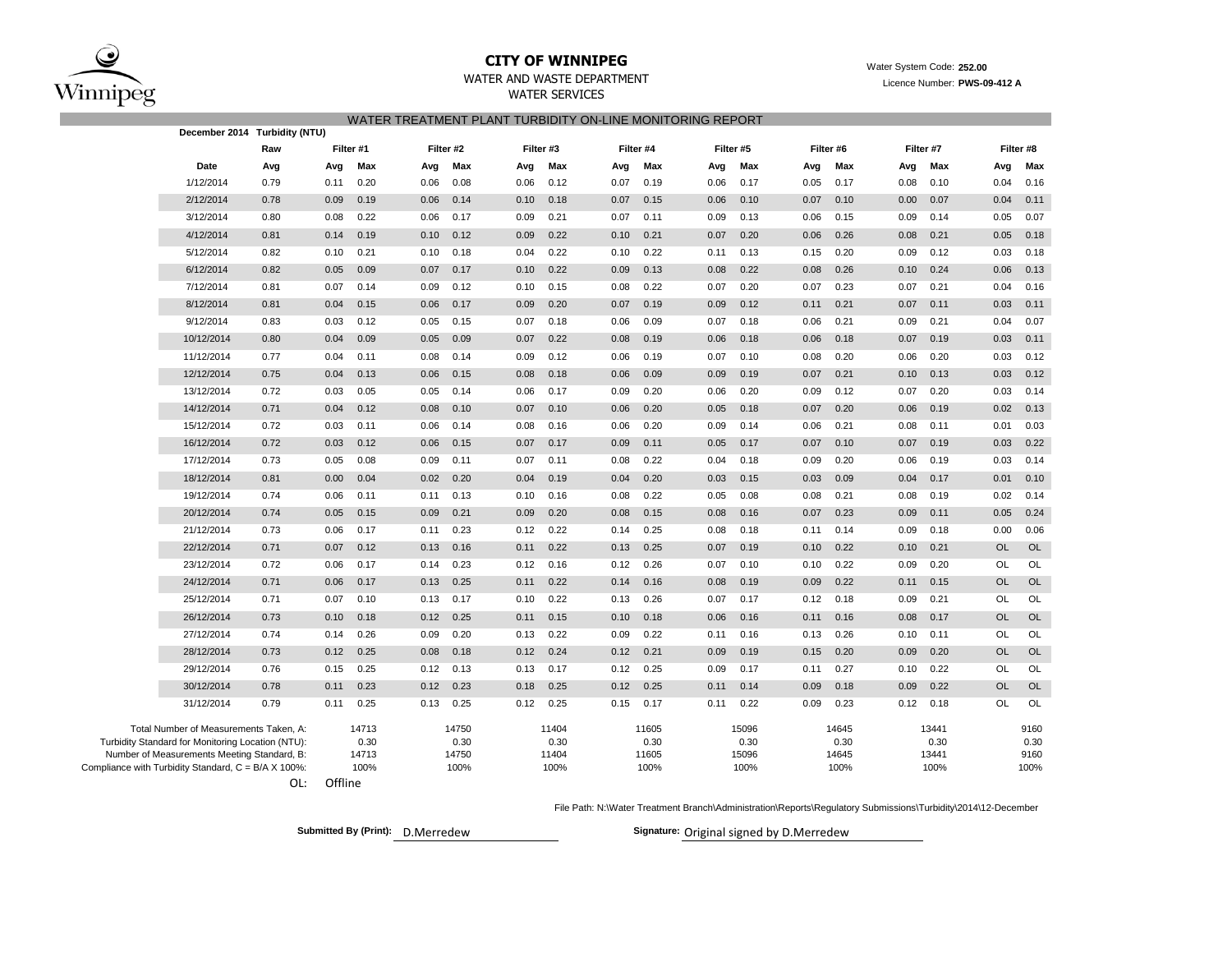

# WATER AND WASTE DEPARTMENT ENVIRONMENTAL STANDARDS DIVISION

| WATER TREATMENT PLANT CHLORINE GRAB MONITORING REPORT    |                                |                                                          |                                                          |                                 |  |  |  |  |
|----------------------------------------------------------|--------------------------------|----------------------------------------------------------|----------------------------------------------------------|---------------------------------|--|--|--|--|
| Water System Code: 252.00<br>Licence No. PWS-09-412 A    |                                | <b>Deacon Booster Pumping</b><br><b>Station Branch 1</b> | <b>Deacon Booster Pumping</b><br><b>Station Branch 2</b> |                                 |  |  |  |  |
| <b>Date</b>                                              | <b>Free Chlorine</b><br>(mg/L) | <b>Total Chlorine</b><br>(mg/L)                          | <b>Free Chlorine</b><br>(mg/L)                           | <b>Total Chlorine</b><br>(mg/L) |  |  |  |  |
| 01-Dec-2014                                              | 1.11                           | 1.29                                                     | 1.10                                                     | 1.25                            |  |  |  |  |
| 02-Dec-2014                                              | 1.24                           | 1.44                                                     | 1.25                                                     | 1.40                            |  |  |  |  |
| 03-Dec-2014                                              | 1.26                           | 1.39                                                     | 1.19                                                     | 1.34                            |  |  |  |  |
| 04-Dec-2014                                              | 1.21                           | 1.39                                                     | 1.18                                                     | 1.33                            |  |  |  |  |
| 05-Dec-2014                                              | 1.15                           | 1.39                                                     | 1.14                                                     | 1.34                            |  |  |  |  |
| 06-Dec-2014                                              | <b>NS</b>                      | <b>NS</b>                                                | <b>NS</b>                                                | <b>NS</b>                       |  |  |  |  |
| 07-Dec-2014                                              | <b>NS</b>                      | <b>NS</b>                                                | <b>NS</b>                                                | <b>NS</b>                       |  |  |  |  |
| 08-Dec-2014                                              | 1.21                           | 1.39                                                     | 1.14                                                     | 1.34                            |  |  |  |  |
| 09-Dec-2014                                              | 1.20                           | 1.43                                                     | 1.15                                                     | 1.40                            |  |  |  |  |
| 10-Dec-2014                                              | 1.25                           | 1.34                                                     | 1.23                                                     | 1.35                            |  |  |  |  |
| 11-Dec-2014                                              | 1.15                           | 1.32                                                     | 1.14                                                     | 1.37                            |  |  |  |  |
| 12-Dec-2014                                              | 1.19                           | 1.34                                                     | 1.12                                                     | 1.34                            |  |  |  |  |
| 13-Dec-2014                                              | <b>NS</b>                      | <b>NS</b>                                                | <b>NS</b>                                                | <b>NS</b>                       |  |  |  |  |
| 14-Dec-2014                                              | <b>NS</b>                      | <b>NS</b>                                                | <b>NS</b>                                                | <b>NS</b>                       |  |  |  |  |
| 15-Dec-2014                                              | 1.10                           | 1.30                                                     | 1.18                                                     | 1.28                            |  |  |  |  |
| 16-Dec-2014                                              | 1.25                           | 1.44                                                     | 1.19                                                     | 1.40                            |  |  |  |  |
| 17-Dec-2014                                              | 1.12                           | 1.30                                                     | 1.17                                                     | 1.39                            |  |  |  |  |
| 18-Dec-2014                                              | 1.23                           | 1.41                                                     | 1.26                                                     | 1.42                            |  |  |  |  |
| 19-Dec-2014                                              | 1.20                           | 1.37                                                     | 1.27                                                     | 1.50                            |  |  |  |  |
| 20-Dec-2014                                              | <b>NS</b>                      | <b>NS</b>                                                | <b>NS</b>                                                | <b>NS</b>                       |  |  |  |  |
| 21-Dec-2014                                              | <b>NS</b>                      | <b>NS</b>                                                | <b>NS</b>                                                | <b>NS</b>                       |  |  |  |  |
| 22-Dec-2014                                              | 1.13                           | 1.30                                                     | 1.17                                                     | 1.42                            |  |  |  |  |
| 23-Dec-2014                                              | 1.22                           | 1.40                                                     | 1.12                                                     | 1.34                            |  |  |  |  |
| 24-Dec-2014                                              | 1.25                           | 1.36                                                     | 1.17                                                     | 1.34                            |  |  |  |  |
| 25-Dec-2014                                              | <b>NS</b>                      | <b>NS</b>                                                | <b>NS</b>                                                | <b>NS</b>                       |  |  |  |  |
| 26-Dec-2014                                              | 1.22                           | 1.36                                                     | 1.14                                                     | 1.24                            |  |  |  |  |
| 27-Dec-2014                                              | <b>NS</b>                      | <b>NS</b>                                                | <b>NS</b>                                                | <b>NS</b>                       |  |  |  |  |
| 28-Dec-2014                                              | <b>NS</b>                      | <b>NS</b>                                                | <b>NS</b>                                                | <b>NS</b>                       |  |  |  |  |
| 29-Dec-2014                                              | 1.34                           | 1.49                                                     | 1.30                                                     | 1.42                            |  |  |  |  |
| 30-Dec-2014                                              | 1.30                           | 1.48                                                     | 1.31                                                     | 1.53                            |  |  |  |  |
| 31-Dec-2014                                              | 1.22                           | 1.33                                                     | 1.20                                                     | 1.39                            |  |  |  |  |
| Total number of measurements taken, A:                   | 22                             |                                                          | 22                                                       |                                 |  |  |  |  |
| <b>Chlorine Standard for Monitoring Location (mg/L):</b> | 0.50                           |                                                          | 0.50                                                     |                                 |  |  |  |  |
| Number of measurements meeting standard, B:              | 22                             |                                                          | 22                                                       |                                 |  |  |  |  |
| Compliance with Chlorine Standard, C= B/A X 100%:        | 100%                           |                                                          | 100%                                                     |                                 |  |  |  |  |

NS: No Sample NA: Not Analyzed OL: Off-Line

| <b>Comments:</b> | <b>Report Compiled By:</b> | <b>H.Demchenko</b> |
|------------------|----------------------------|--------------------|
|                  |                            |                    |

**Approved in LIMS By: C.Diduck**

Date Approved: 6-Jan-15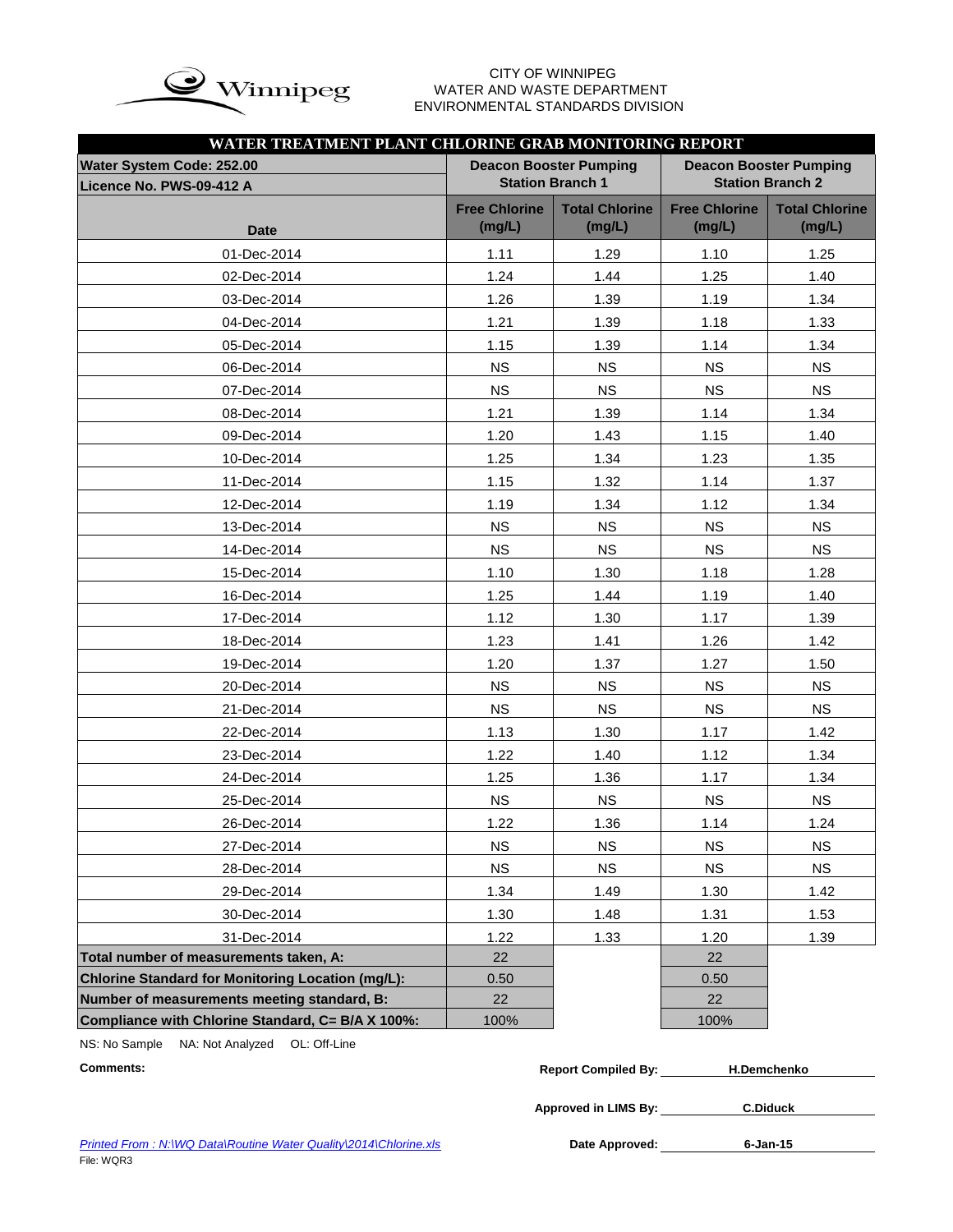

# **City of Winnipeg**

Water and Waste Department Water Services

# Deacon Booster Pumping Station WATER TREATMENT PLANT FREE CHLORINE ON-LINE MONITORING REPORT

| Water System Code:     |  |
|------------------------|--|
| Licence Number:        |  |
| <b>Report Created:</b> |  |

Water System Code: **252.00** Licence Number: **PWS-09-412 A**

01 January 2015 **Report Period: December 2014** 

|                                             |         | <b>BRANCH1</b><br>[mg/L] | <b>BRANCH2</b><br>[mg/L] |         |  |
|---------------------------------------------|---------|--------------------------|--------------------------|---------|--|
| Date                                        | Average | Minimum                  | Average                  | Minimum |  |
| 1/12/2014                                   | 1.13    | 1.03                     | 1.14                     | 1.04    |  |
| 2/12/2014                                   | 1.22    | 1.15                     | 1.18                     | 1.13    |  |
| 3/12/2014                                   | 1.22    | 1.16                     | 1.18                     | 1.11    |  |
| 4/12/2014                                   | 1.19    | 1.12                     | 1.16                     | 1.10    |  |
| 5/12/2014                                   | 1.17    | 1.08                     | 1.13                     | 1.07    |  |
| 6/12/2014                                   | 1.16    | 1.10                     | 1.12                     | 1.09    |  |
| 7/12/2014                                   | 1.12    | 1.06                     | 1.08                     | 1.03    |  |
| 8/12/2014                                   | 1.15    | 0.99                     | 1.12                     | 1.02    |  |
| 9/12/2014                                   | 1.19    | 1.11                     | 1.11                     | 1.05    |  |
| 10/12/2014                                  | 1.17    | 1.07                     | 1.08                     | 0.96    |  |
| 11/12/2014                                  | 1.14    | 1.08                     | 1.08                     | 1.01    |  |
| 12/12/2014                                  | 1.15    | 1.08                     | 1.10                     | 1.05    |  |
| 13/12/2014                                  | 1.11    | 1.05                     | 1.10                     | 1.05    |  |
| 14/12/2014                                  | 1.08    | 1.03                     | 1.06                     | 1.01    |  |
| 15/12/2014                                  | 1.12    | 0.98                     | 1.10                     | 1.01    |  |
| 16/12/2014                                  | 1.14    | 1.04                     | 1.14                     | 1.00    |  |
| 17/12/2014                                  | 1.10    | 1.00                     | 1.13                     | 1.04    |  |
| 18/12/2014                                  | 1.12    | 1.08                     | 1.11                     | 1.09    |  |
| 19/12/2014                                  | 1.24    | 1.07                     | 1.18                     | 1.04    |  |
| 20/12/2014                                  | 1.11    | 0.99                     | 1.07                     | 0.92    |  |
| 21/12/2014                                  | 1.14    | 1.07                     | 1.13                     | 1.10    |  |
| 22/12/2014                                  | 1.14    | 1.05                     | 1.12                     | 1.06    |  |
| 23/12/2014                                  | 1.14    | 1.04                     | 1.13                     | 1.09    |  |
| 24/12/2014                                  | 1.17    | 1.05                     | 1.07                     | 0.99    |  |
| 25/12/2014                                  | 1.17    | 1.09                     | 1.05                     | 1.01    |  |
| 26/12/2014                                  | 1.18    | 1.07                     | 1.01                     | 0.96    |  |
| 27/12/2014                                  | 1.14    | 1.07                     | 0.94                     | 0.87    |  |
| 28/12/2014                                  | 1.23    | 1.13                     | 0.99                     | 0.90    |  |
| 29/12/2014                                  | 1.30    | 1.22                     | 1.18                     | 1.09    |  |
| 30/12/2014                                  | 1.28    | 1.19                     | 1.24                     | 1.16    |  |
| 31/12/2014                                  | 1.19    | 1.13                     | 1.21                     | 1.17    |  |
| Total Number of Measurements, A:            |         | 21580                    |                          | 21578   |  |
| Minimum Free Chlorine Standard:             |         | 0.50                     |                          | 0.50    |  |
| Number of Measurements Meeting Standard, B: |         | 21580                    |                          | 21578   |  |
| COMPLIANCE, $C = B/A \times 100\%$ :        |         | 100                      |                          | 100     |  |

File Path: N:\Water Treatment Branch\Administration\Reports\Regulatory Submissions\Chlorine\2014\12-December

Submitted By (Print):

D.Merredew **D.Merredew** Signature: Original signed by D.Merredew